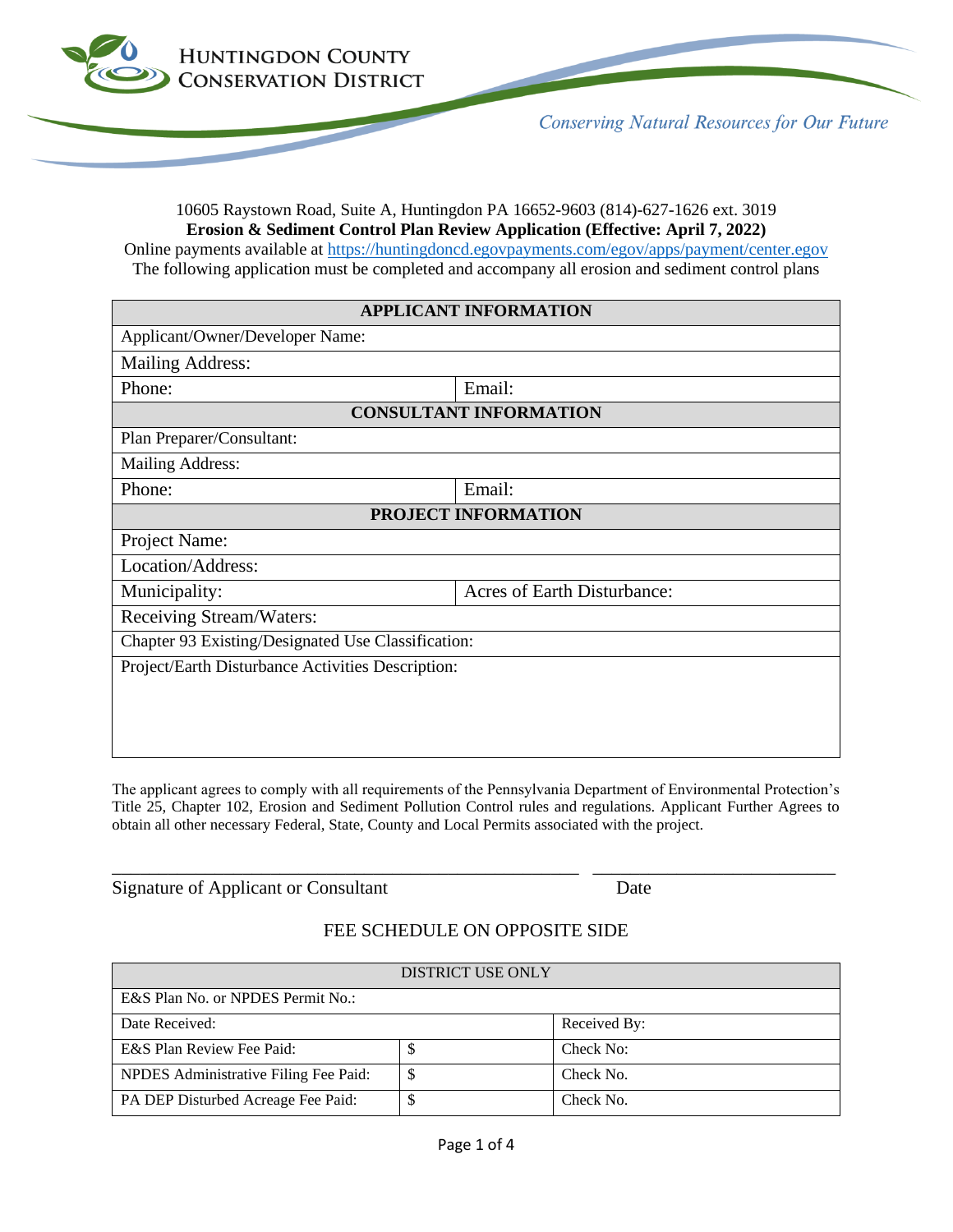## **HUNTINGDON COUNTY CONSERVATION DISTRICT E&S PLAN REVIEW AND NPDES PERMIT FEE SCHEDULE**

## **Depending on the project review and permit requirements, there may be up to 3 different fees that must be paid upon submission.**

Online payments also available at<https://huntingdoncd.egovpayments.com/egov/apps/payment/center.egov> except for PA DEP Disturbed Acreage Fee which must be submitted by check.

**1. E&S Plan Review Fee** – made payable to "Huntingdon County Conservation District." (All E&S plan reviews) **2. NPDES Administrative Filing Fee**– made payable to "Huntingdon County Clean Water Fund." (For all NPDES permit applications—required on projects involving one acre or greater of earth disturbance) **3. PA DEP Disturbed Acreage Fee** – made payable to "Commonwealth of PA Clean Water Fund." (If a NPDES permit is required, then this DEP Fee is also required; the check is forwarded to DEP by our office)

| 1. E&S Plan Review Fee |                                                                                             |              |                                                                    |                     |  |
|------------------------|---------------------------------------------------------------------------------------------|--------------|--------------------------------------------------------------------|---------------------|--|
| Check One:             |                                                                                             |              |                                                                    |                     |  |
|                        | Commercial / Industrial / Residential Subdivision (3 or more lots) Development              |              |                                                                    |                     |  |
|                        | Base Fee + (Per Acre Fee x Disturbed Acres <sup>*</sup> ) = E&S Plan Review fee             |              |                                                                    |                     |  |
|                        | <b>Base Fee</b>                                                                             | Per Acre Fee | Disturbed Acres (rounded                                           | E&S Plan Review Fee |  |
|                        |                                                                                             |              | $up$ to whole number*)                                             | Remitted            |  |
|                        | \$550                                                                                       | \$200        |                                                                    | \$550.00            |  |
|                        | Other Types of Development (All agricultural related projects, timber harvesting,           |              |                                                                    |                     |  |
|                        | churches, single-family homes, municipal project, schools, university/colleges, fire        |              |                                                                    |                     |  |
|                        | companies)                                                                                  |              |                                                                    |                     |  |
|                        |                                                                                             |              | Base Fee + (Per Acre Fee x Disturbed Acres*) = E&S Plan Review fee |                     |  |
|                        | <b>Base Fee</b>                                                                             | Per Acre Fee | Disturbed Acres (rounded)                                          | E&S Plan Review Fee |  |
|                        |                                                                                             |              | $up$ to whole number*)                                             | Remitted            |  |
|                        | \$100                                                                                       | \$75         |                                                                    | \$100.00            |  |
|                        | E&S Control Plan Review for Chapter 105 General Permits (for private use and Other          |              |                                                                    |                     |  |
|                        | Types of Development, defined above)                                                        |              |                                                                    |                     |  |
|                        | \$25 Flat Fee Only                                                                          |              |                                                                    |                     |  |
|                        | Clean Fill & Borrow Sites 0.99 acre or less                                                 |              |                                                                    |                     |  |
|                        | \$250 Flat Fee Only                                                                         |              |                                                                    |                     |  |
|                        | Small Clean Fill & Borrow Sites less than 5000 square feet $(< 0.11$ acre) (for private use |              |                                                                    |                     |  |
|                        | and Other Types of Development, defined above)                                              |              |                                                                    |                     |  |
|                        | \$25 Flat Fee Only                                                                          |              |                                                                    |                     |  |

\*For E&S Plan Review Fees, all Disturbed Acres should be **ROUNDED UP** to the next whole acre (for example 1.1 acre would be rounded up to 2.0 acres)

| 2. NPDES Administrative Filing Fee (for projects 1.0 acres or greater)     |                                                            |              |                                  |  |  |  |
|----------------------------------------------------------------------------|------------------------------------------------------------|--------------|----------------------------------|--|--|--|
| Check One:                                                                 | Permit Type                                                |              | <b>Administrative Filing Fee</b> |  |  |  |
|                                                                            | General PAG-01                                             |              | \$500                            |  |  |  |
|                                                                            | General PAG-02                                             |              | \$500                            |  |  |  |
|                                                                            | Individual                                                 |              | \$1500                           |  |  |  |
| <b>3. PA DEP Disturbed Acreage Fee (for all NPDES Permit Applications)</b> |                                                            |              |                                  |  |  |  |
|                                                                            | # Disturbed Acres** x Per Acre Fee = Disturbed Acreage Fee |              |                                  |  |  |  |
| Check One:                                                                 | # Disturbed Acres**                                        | Per Acre Fee | Disturbed Acreage Fee Remitted   |  |  |  |
|                                                                            |                                                            | \$100        |                                  |  |  |  |

\*\*The PA DEP Disturbed Acreage Fee partial acreage should be rounded as follows: **< .5 is rounded down and > .5 rounded up to whole acre**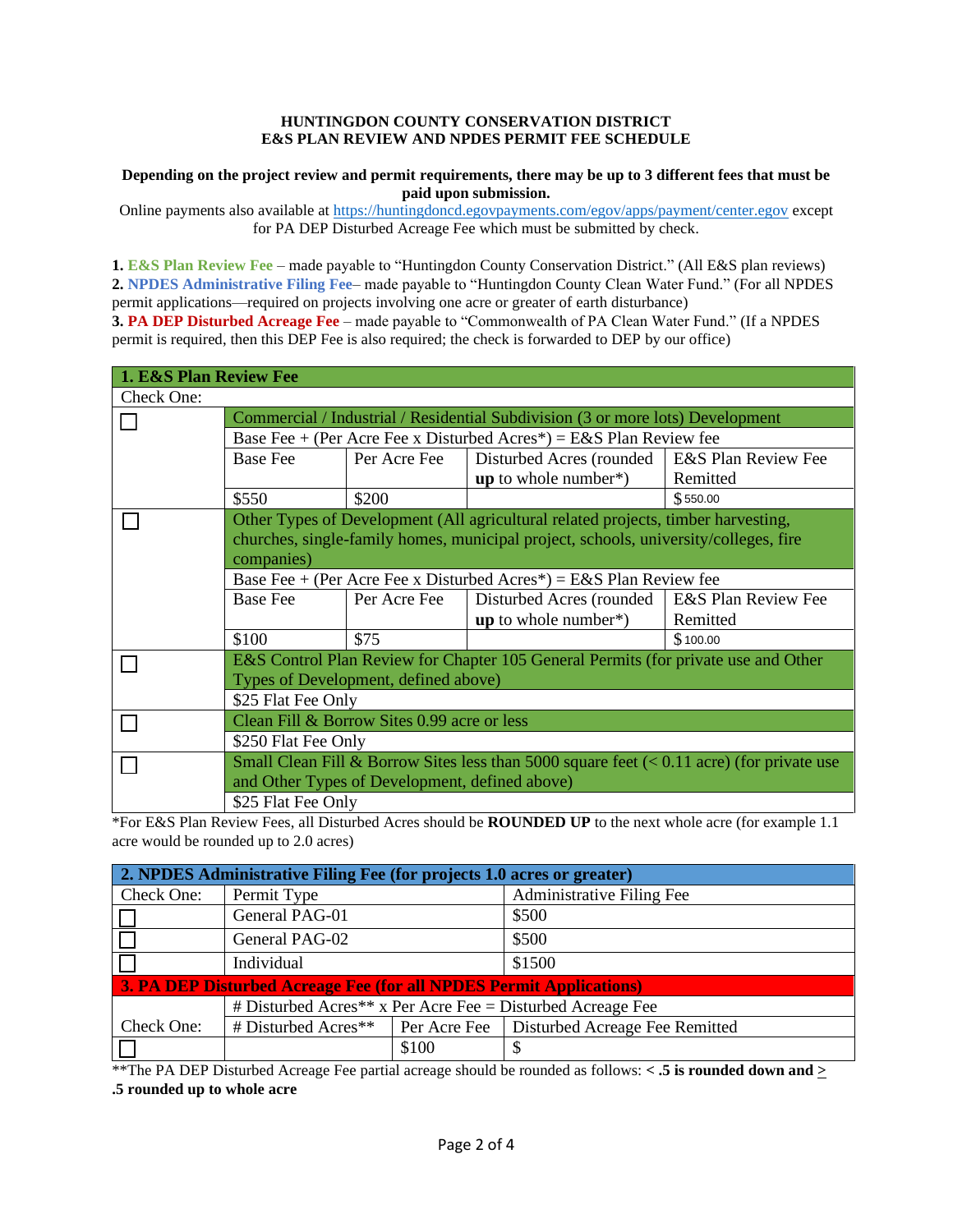## **Erosion & Sediment Control Plan Review Application Information & Procedures**

Procedures:

- 1. All fees must be paid at the time of the Erosion & Sediment Control Plan (E&S Plan) Submission
- 2. Review Fees are payable to: **Huntingdon County Conservation District**
- 3. All E&S Plan submissions are reviewed in order of receipt, allow up to 30 days for review of original submission.
- 4. If you fail to respond to the Conservation District technical review letter within 60 days, additional fees will apply to any further reviews
- 5. Modifications to an approved erosion control plan that require technical review will be subject to all fees
- 6. Fee waivers only apply to those which are listed below
- 7. Erosion control plan review approvals are valid for 2 years
- 8. All erosion and sediment control plans that are submitted require the following: site drawings, plan narrative, application, location map, and fees.
- 9. The base fee does not include the first acre of development.
- 10. E&S Review Fees and NPDES Permit fees go to two different funds. Do not combine these fees onto one check.

**Project Acre:** To be defined as property boundary, or any land within the project limits or NPDES Permit boundary.

**Disturbed Acre:** To be defined as property, acreage, or land within the project limits or NPDES Permit boundary where any construction or other activity, which disturbs the surface of the land, is planned or may inadvertently occur, including, but not limited to the following: excavations, clearing & grubbing, embankments, land development, road construction, filling, subdivision development, mineral extraction, earthen material stockpiling, E&S control installation, and topsoil removal.

**E & S Plan Review Per Acre Fee:** The "per acre fee" should be rounded up to the next whole acre. For example, if the acreage is 1.2 acres, it should be rounded up to 2.0 acres. Projects requiring an NPDES Permit shall pay a "per acre fee" based on the "Total Disturbed Area" (Acres) within the permit boundary. Projects not requiring an NPDES Permit shall pay a "per acre fee" based on the acreage within the limits of disturbance.

**Commercial / Industrial / Residential Subdivision Development:** Includes, but is not limited to, the following types of development: small & large businesses, factories, gas stations, gas pipelines, malls, shopping plazas, stores, convenience stores, warehouses, assisted living facilities, restaurants, medical facilities, auto dealerships, business parks, banks, multi-family residential buildings, residential subdivision (3 or more lots) for the purpose of creating residential family homes, and any work associated with any of these types of facilities including, but not limited to roads, utilities, sewage treatment systems, waterlines, sewage lines, storm water systems, etc..

**Other Types of Development:** Development that does not meet the description of Commercial/Industrial Development or Residential Subdivision. To include, but not limited to, the following: All agriculture related projects, timber harvesting, churches, single-family homes, municipal project, schools, universities/colleges, fire companies.